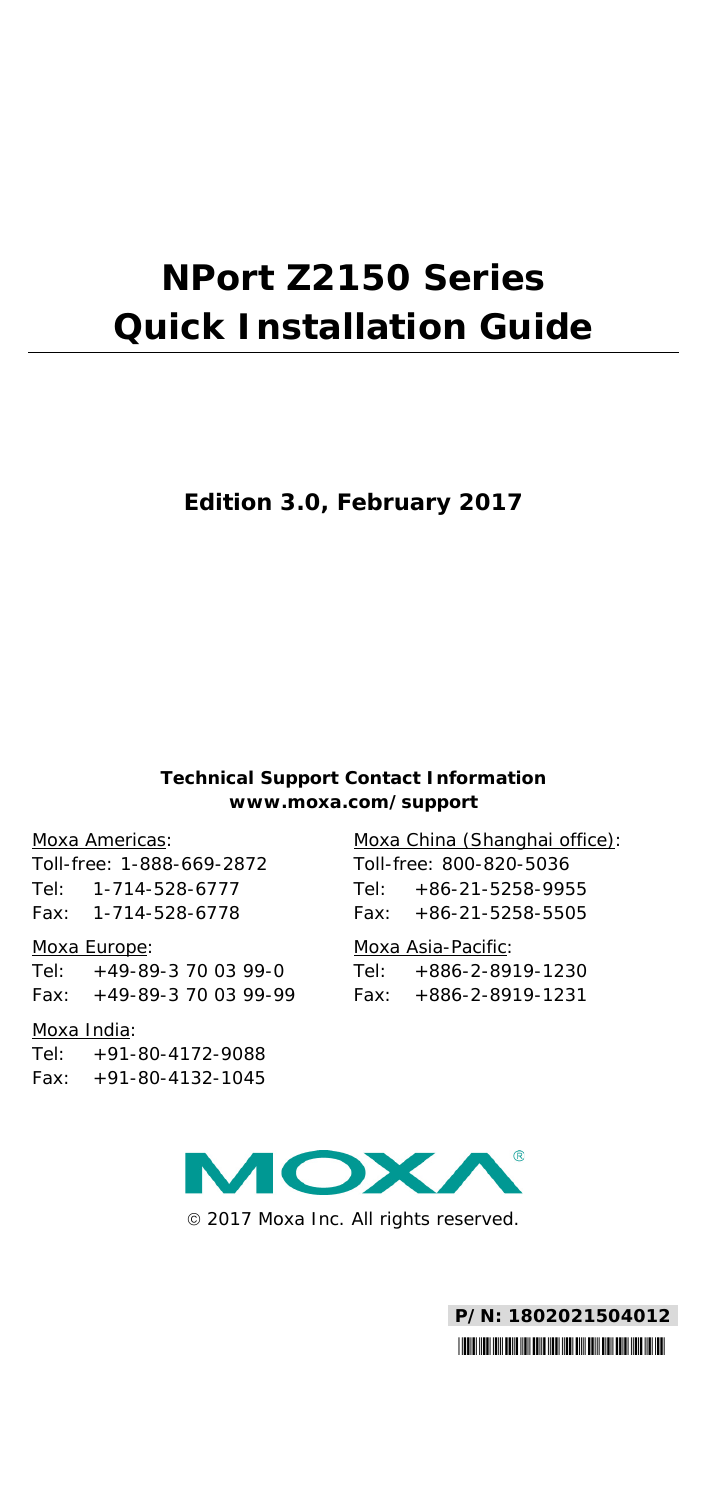# **Overview**

The NPort Z2150 is a reliable wireless serial I/O with support for serial to ZigBee communications. The NPort Z2150 can act as a ZigBee Coordinator, ZigBee Router or ZigBee End Device. Any serial device can be connected by the NPort Z2150 and exchange data via Personal Area Network (PAN).

# **Package Checklist**

Before installing the NPort Z2150, verify that the package contains the following items:

#### *Standard Accessories*

- NPort Z2150
- 2.4 GHz, omni-directional antenna
- Documentation & Software CD
- Quick installation guide (printed)
- Warranty card

#### *Optional Accessories*

• DK-35A: DIN-rail mounting kit (35 mm)

*NOTE: Please notify your sales representative if any of the above items are missing or damaged.*

# **Hardware Introduction**

#### **LED Indicators**

| LED          | Color  | <b>Descriptions</b>                          |  |
|--------------|--------|----------------------------------------------|--|
| Ready/Fault  | Green  | On: System power is on                       |  |
|              |        | Blinking: Pull down the reset button         |  |
|              | Red    | Blinking:                                    |  |
|              |        | 1) Node ID conflict                          |  |
|              |        | 2) Destination node ID disappeared           |  |
| ZigBee Link  | Green  | Coordinator:                                 |  |
|              |        | ON: ZigBee PAN initialized successfully      |  |
|              |        | Blinking: ZigBee Tx/Rx                       |  |
|              |        | Off: ZigBee PAN initialization failure       |  |
|              |        | Router:                                      |  |
|              |        | On: Joined ZigBee PAN successfully           |  |
|              |        | Blinking: ZigBee Tx/Rx                       |  |
|              |        | Off: Failure to join ZigBee PAN              |  |
|              |        | End Device:                                  |  |
|              |        | On: Joined ZigBee PAN successfully           |  |
|              |        | Blinking: ZigBee Tx/Rx                       |  |
|              |        | Off: Failure to join ZigBee PAN/ parent node |  |
|              |        | removed                                      |  |
| Serial Tx/Rx | Green  | Serial data output to serial port            |  |
|              | Orange | Serial data input from serial port           |  |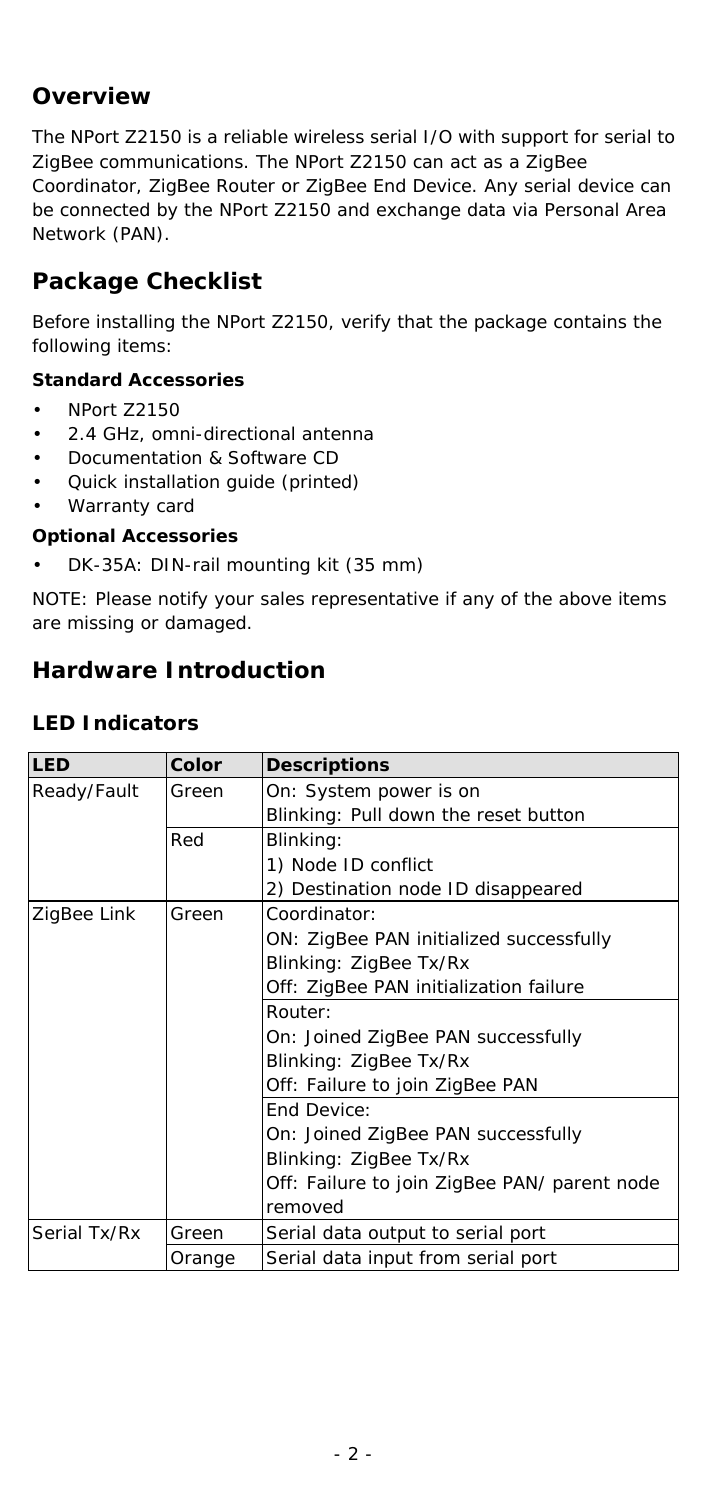The NPort Z2150 models have one serial port. All models support RS-232/422/485 with DB9 connectors.



#### **Reset Button**

The reset button is used to load factory defaults. Use a pointed object such as a straightened paper clip to hold the reset button down for five seconds. Release the reset button when the Ready LED stops blinking.

### **DIP Switch**

| Serial Connection |  |
|-------------------|--|
| Console Mode      |  |
| Operation Mode    |  |

**NOTE** 2 reserved for future use.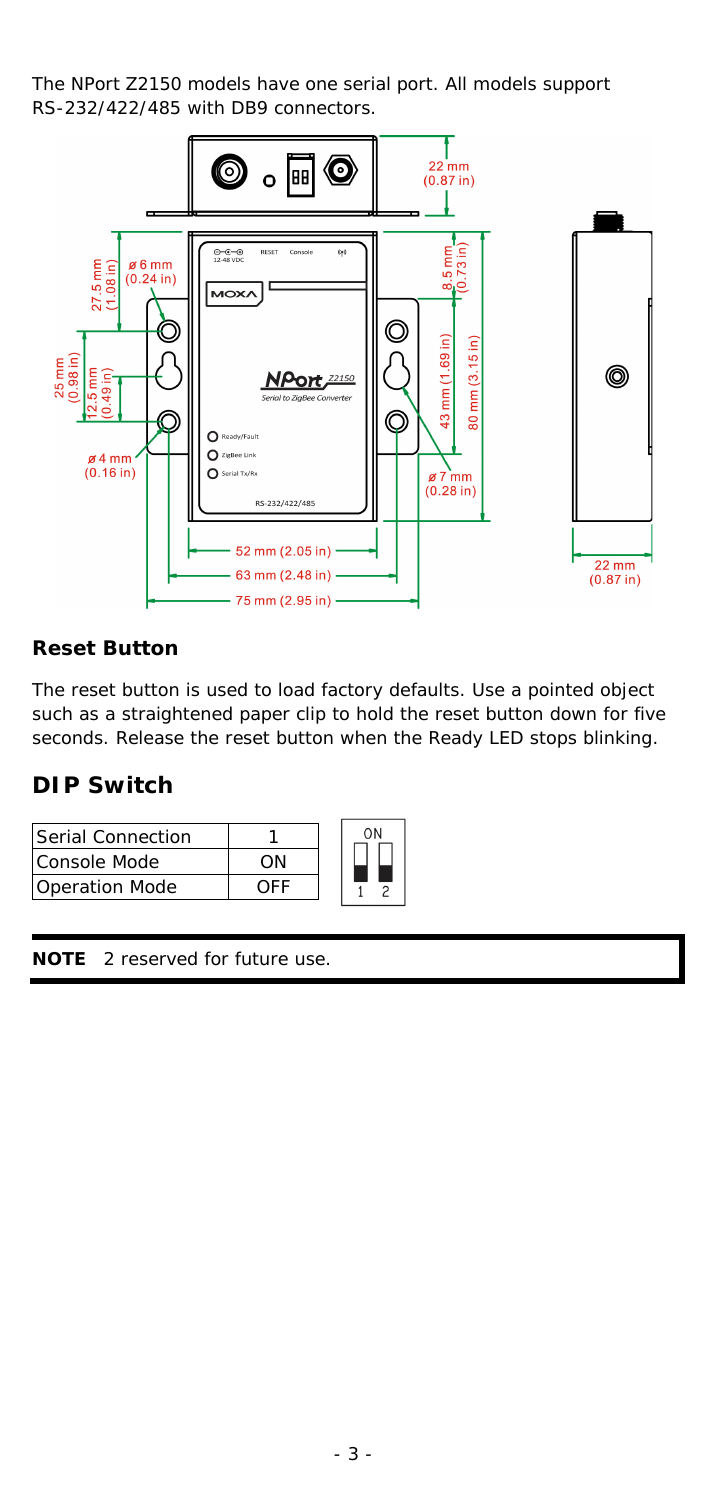# **Pull High/Low Resistors for RS-422/485**

You may need to set the pull high/low resistors when termination resistors are used for certain RS-422 or RS-485 environments.



|           | SW  |           |          |            |          |
|-----------|-----|-----------|----------|------------|----------|
|           |     | Pull High | Pull Low | Terminator | Reserved |
|           | ΟN  | 1 KΩ      | 1 KΩ     | $120$ KΩ   |          |
| Default I | OFF | 150 KΩ    | 150 KΩ   |            |          |

**NOTE** Do not use the 1KΩ setting while in RS-232 mode. Doing so will degrade the RS-232 signals and reduce the effective communication distance.

### **First-time Hardware Installation**

- **STEP 1**: After removing the NPort Z2150 from the box, set the DIP-switch to console mode and use a cross-over serial cable to connect the NPort's DB9 serial port directly to your computer's serial port to configure.
- **STEP 2**: Attach the power adaptor to the NPort and then plug the adaptor into an electrical outlet.
- **STEP 3:** Configure the NPort Z2150 through the serial port. See the next section for software installation information.

### **Software Installation Information**

Insert the Documentation & Software CD. A window should open with several options displayed:

- Click **Documents** and select "NPort Z2150 Series User's Manual" to view the user's manual.
- Click **Install Utility** and follow the on-screen instructions to install the ZigBee Configuration Utility. This utility can be used to search for NPort Z2150 units via serial ports.